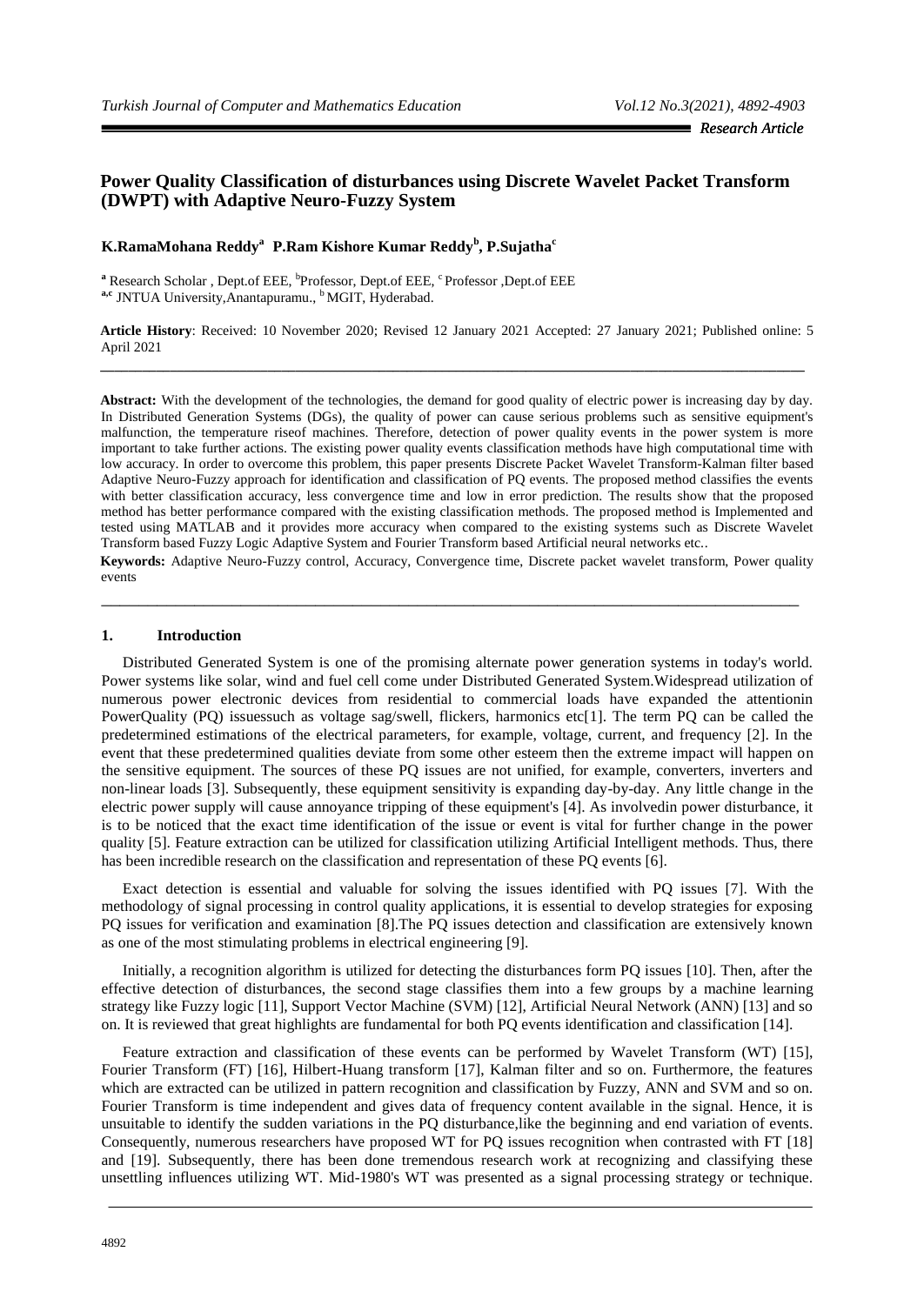Since the most recent two decades interest in applying WT to comprehend the dynamics in the power system [20] and PQ issues [6] has been expanded. The time-scale portrayal of a discrete signal is acquired utilizing digital filtering procedures in Multi-Resolution Analysis (MRA) with the addition of the Discrete Wavelet Transform (DWT).However, MRA is decomposed with the support of Low Pass and High Pass channels [21]. Short Time Fourier Transform (STFT) was utilized to detect these patterns [22]. This provides data in the time domain and frequency domain with two window capacities being utilized to get optimal resolution and increment activities. The major disadvantage of this technique is a short-settled window, so elective methodologies of wavelet change were used [23].

This paper is organized as follows. Section 2 gives the Literature review; Section 3 describes the overview of the PQ events, Section 4 explains the proposed DPWT-Kalman filter with ANFIS controller; Section 5 illustrates results and discussions followed by the conclusion in section 6.

### **2. Methodology**

The electrical signals such as voltage sag, voltage swell, flicker etc are well classified using this methodology. To improve the power quality, the detection of disturbancesin the power system is important. DWPT is a major tool for analysing power quality signals, it gives both time and frequency of the signals. The PQ Signals are given as input to DWPT. Then the PQ events such as voltage sag, voltage swell, flicker are introduced into the normal waveform. The Fault introduced to the signal is detected and classified using an adaptive neuro fuzzy algorithm.



**Figure1:** Block Diagram of Proposed Method

#### **2.1 Proposed Model**

This paper presents Discrete Packet Wavelet Transform-Kalman filter based Adaptive Neuro-Fuzzy approach for identification and classification of PQ events. The events are classified by using the proposed method with better classification accuracy, less convergence time and low in error prediction. The Block diagram of the proposed system is shown in fig 1.

#### **2.2 Kalman Filter**

The use of Kalman filters for protection of relays on high power systems developed in the 1980s by [37]. The Kalman filter analyses a discrete signal and filters noises. Kalman filtering performs modelling of the vector for the random process and recursive operation for the noisy measured(input) data. The Change in the magnitude of the supply voltage can be detected and analysed using Kalman Filter. The results of the Kalman Filter depend upon the system used and parameters selected for the filter. If the suitable parameters are not chosen for the Filters, then the results will be slow and diverge. The amplitudes of the fundamental frequency and harmonic components of the Voltage Waveform are used to prepare the inputs of the fuzzy-expert system.

### **2.3 Power Quality Problems**

Most of the problems of customer's electrical system and equipment are due to the presence of harmonic. Another factor that can improve the quality of power is better knowledge of PQ field. The knowledge on an appropriate system for electrical wiring system is very useful to enhance the PQ. The theoretical background of the behaviour and impact of the load usage in the electrical system is important. The behaviour of load relates to the size of cable in the system, the proper mitigation technique and protective system. PQ problems are originated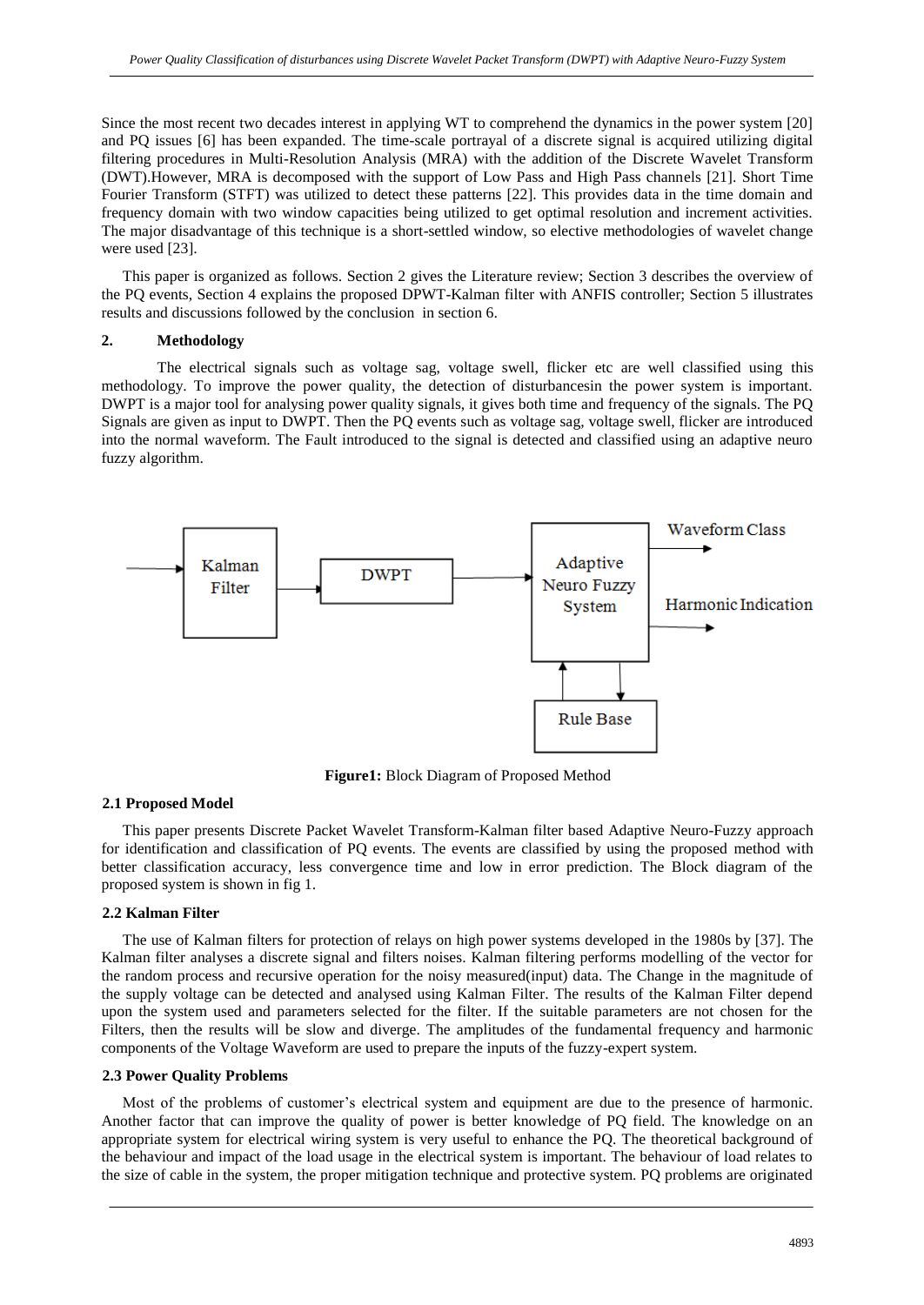from the load. Another problem on obtaining high PQ level is the effects of natural causes such as lightning, animal and man-made problem. These types of problem cannot be avoided by the system.

#### **2.4DWPT (Discrete Wavelet Packet Transform)**

The DWPT can be implemented using a multistage filter bank. The filter bank consists of wavelet function as the low-pass filters and its dual high-pass filters. An input sequence is fed into low-pass filters and its dual highpass filters, and then down sampling by a factor of two. The output from the low-pass filter provides approximation coefficients while the output from high-pass filter provides detail coefficients. Thus, at each resolution level, both the detail and approximation coefficients are decomposed by wavelet into new coefficients for the next subsequent level.

The output frequency bands of DWT do not correspond to individual harmonic components, Hence the Wavelet coefficients obtained from DWT do not provide the direct values of the harmonic amplitudes.The advancement in DWPT is that, with adequate sampling frequency and wavelet decomposition stages, it can classify the frequency bands into individual harmonic components, thereafter, harmonics amplitudes can be computed easily [38].

DWT the process of decomposing a signal into approximate Space and detail spaces of a particular wavelet. Wavelet filters can perform local analysis because the filters will have finite length, or examining a local area of a large signal. The important property of wavelet analysis is Reconstructing the decomposed signal into its original transmitted form without deterioration.

The detail space decomposition is the difference between DWT and DWPT. DWPT decomposes both the approximation Space and detail Space. In DWPT the frequency band is separated uniformly.

The Wavelets present in a Wavelet Packet are generalized in such a way that each of the octave frequency band in the wavelet spectrum is further subdivided into finer frequency bands by using the two-scale relations repeatedly. An Orthogonal basis is formed from these translates. The signal can be decomposed into many wavelet packet components.Wavelet packets provide better signal analysis than wavelet transform. The Wavelet Packet focuses on special parts of the time-frequency domain in a more detailed way than is possible with ordinary wavelet transform.The conditions to achieve a perfect reconstruction: LetG0(z) and G1(z)be the low pass analysis and synthesis filters, respectively and H0(z) and H1(z) the high pass analysis and synthesis filters respectively. Then the filters have to satisfy the following two conditions:

G\_0 (-z) G\_1 (z)+ H\_0 (-z)H\_1 (z)=0(1)

#### G\_0 (z) G\_1 (z)+H\_0 (z) H\_1 (z)=2z-d(2)

Eqn. (1) and Eqn. (2) showsthe reconstruction and amplitude distortion of the signal.The Perfect reconstruction condition remains the same even when the analysis and Synthetic filters are switched. In this Paper DWPT (Discrete Wavelet Packet Transform) is employed with the Kalman filtered ANFIS output for generating Wavelet Packet Tree. The Wavelet Packet generated will have a particular fault that will contain nodes. Energy is calculated at each node. The net percentage of energy calculated from the nodes of the wavelet packet tree is used for classifying the power quality. A three level Wavelet Packet Tree is shown in fig 2.





The atoms in a Wavelet packet are Waveforms indexed by three natural parameters such as position, scale and frequency. The bases which are generated for the given Orthogonal function are called Wavelet Packet Bases.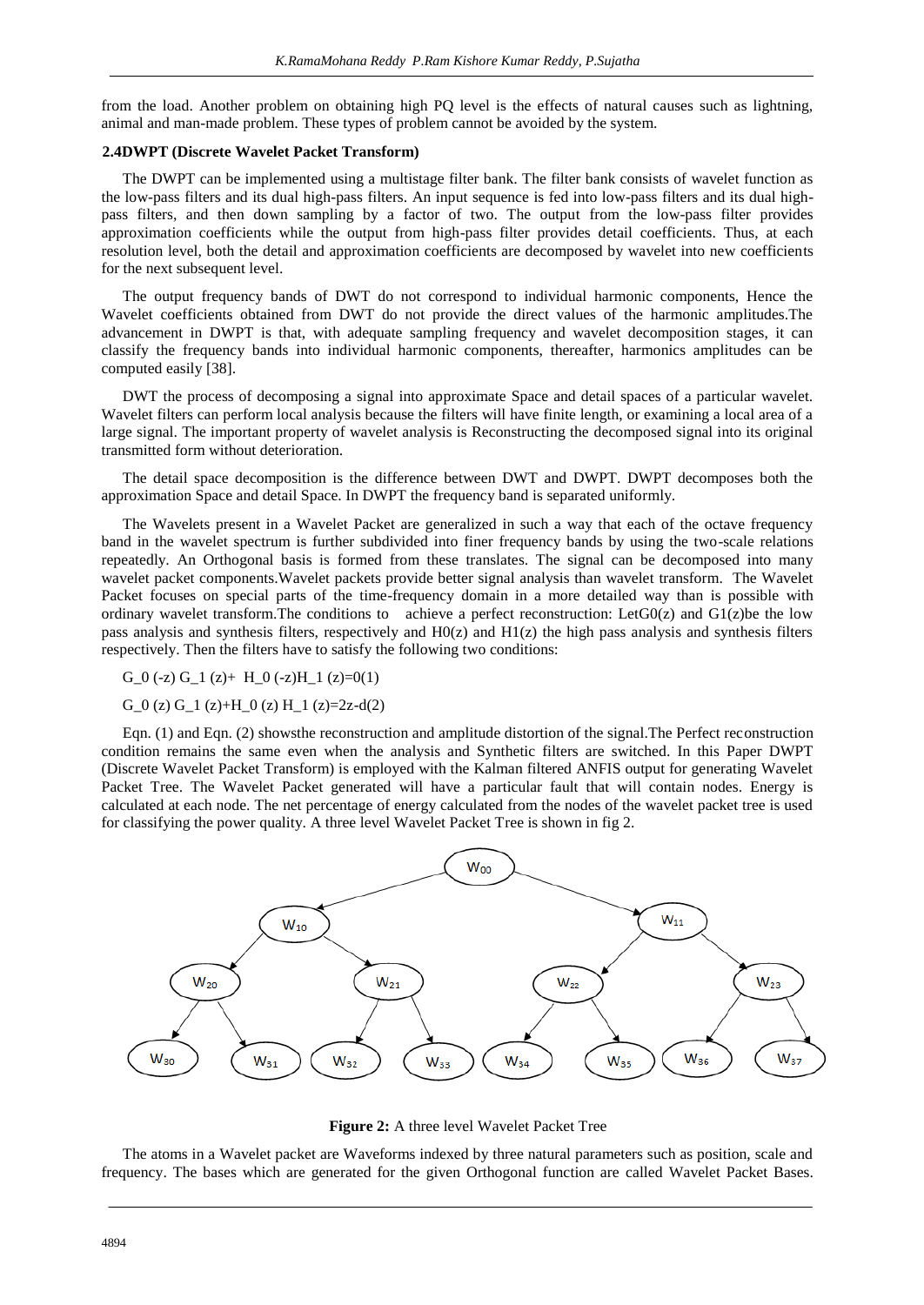These bases offer a particular way of coding signals, which can be used to reconstruct the exact features. Numerous Expansions can be for a given signal using this Wavelet Packet. The most suitable decomposition of a given signal is selected by an Entropy based criteria. In the discrete wavelet transform (DWT), only the approximation part (the low‐frequency part of the spectrum) is further decomposed. This chapter presents a discussion on the discrete wavelet packet transform (DWPT), where the detail part (the high‐frequency part of the spectrum) is also further decomposed. The advantage of DWPT is that it is possible to select the optimal representation of the signal with respect to some criterion. The representation that uses fewer coefficients is the best in image compression. While the cost function based on a threshold is simple, more useful cost functions are based on signal energy

and other measures. The cost function which has been proposed here is Shannon entropy function. Shannon entropy function is given by

$$
H(X) = \sum_{i=0}^{\infty} (i=0)^{\wedge} (N-1) \underbrace{\mathbb{E}[p_i \quad \mathbb{E}[log] \quad 2 \mathbb{E}[p_i \quad \mathbb{E}[p_i \quad \mathbb{E}[p_i \quad \mathbb{E}[p_i \quad \mathbb{E}[p_i \quad \mathbb{E}[p_i \quad \mathbb{E}[p_i \quad \mathbb{E}[p_i \quad \mathbb{E}[p_i \quad \mathbb{E}[p_i \quad \mathbb{E}[p_i \quad \mathbb{E}[p_i \quad \mathbb{E}[p_i \quad \mathbb{E}[p_i \quad \mathbb{E}[p_i \quad \mathbb{E}[p_i \quad \mathbb{E}[p_i \quad \mathbb{E}[p_i \quad \mathbb{E}[p_i \quad \mathbb{E}[p_i \quad \mathbb{E}[p_i \quad \mathbb{E}[p_i \quad \mathbb{E}[p_i \quad \mathbb{E}[p_i \quad \mathbb{E}[p_i \quad \mathbb{E}[p_i \quad \mathbb{E}[p_i \quad \mathbb{E}[p_i \quad \mathbb{E}[p_i \quad \mathbb{E}[p_i \quad \mathbb{E}[p_i \quad \mathbb{E}[p_i \quad \mathbb{E}[p_i \quad \mathbb{E}[p_i \quad \mathbb{E}[p_i \quad \mathbb{E}[p_i \quad \mathbb{E}[p_i \quad \mathbb{E}[p_i \quad \mathbb{E}[p_i \quad \mathbb{E}[p_i \quad \mathbb{E}[p_i \quad \mathbb{E}[p_i \quad \mathbb{E}[p_i \quad \mathbb{E}[p_i \quad \mathbb{E}[p_i \quad \mathbb{E}[p_i \quad \mathbb{E}[p_i \quad \mathbb{E}[p_i \quad \mathbb{E}[p_i \quad \mathbb{E}[p_i \quad \mathbb{E}[p_i \quad \mathbb{E}[p_i \quad \mathbb{E}[p_i \quad \mathbb{E}[p_i \quad \mathbb{E}[p_i \quad \mathbb{E}[p_i \quad \mathbb{E}[p_i \quad \mathbb{E}[p_i \quad \mathbb{E}[p_i \quad \mathbb{E}[p_i \quad \mathbb{E}[p_i \quad \mathbb{E}[p_i \quad \mathbb{E}[p_i \quad \mathbb{E}[p_i \quad \mathbb{E}[p_i \quad \mathbb{E}[p_i \quad \mathbb{E}[p_i \quad \mathbb{E}[p_i \quad \mathbb{E}[p_i \quad \mathbb{E}[p_i \quad \mathbb{
$$

The average number of bits employed to encode a string of symbols, which depend upon the frequency of the Symbol can be determined using the equation (3). The Probability of the given signal is given by the symbolpi.

### **3. ANFIS**

Adaptive-Neuro Fuzzy is employed in such a way that, the signal with the fault is sent as input (Test Data) to the trained Fuzzy Inference System. This Fuzzy Inference System is trained initially with a reference signal (Training Data) which is a signal with no fault. Energy obtained from DWPT and THD performance measure of the ANFIS output are considered for rule base of fuzzy for power quality classification for the purpose of getting better accuracy. ANFIS classifier is formed if–then rules, couples of input–output and learning algorithms of the neural network. These are used for training of ANFIS classifier [39–43].

#### **3.1 Structure of ANFIS:**

Parameter Identification problems are solved using ANFIS. The Parameter identification process includes a Hybrid learning rule, which is a combination of back-propagation gradient and least square method.

Generally, ANFIS is a graphical network illustration of Sugeno fuzzy systems which have the capability of neural learning. The network contains a node with specialized functions accumulated in layers. Network recognition of IF/THEN rules is possible in ANFIS[44].

For example, take the base rule ofSugeno fuzzy system

1. If a is X1 and b is Y1, then  $p1 = c11a + c12b + c10$ 

2. If ais X2 and bis Y2, then  $p2 = c21a + c22b + c20$ 

The membership functions of fuzzy sets Xi, Yi, i=1,2, be,  $\Box$  Xi $\Box$  Yi.

In the evaluation of the rules, select a product for T-norm (logical and).

1. rule properties Evaluation results in

 $\llbracket$  W $\rrbracket$ \_i= $\mu$ X\_i (a) $\mu$ Y\_i (b),i=1,2(4)

2. Evaluation of the implication and the rule consequences presents

 $p(a,b)=(W_1 (a,b) p_1 (a,b)+W_2 (a,b) p_2 (a,b)/(W_1 (a,b)+W_2 (a,b))(5)$ 

On parting the arguments available are

 $p=(W_1 p_1 (a,b)+W_2 p_2)/(W_1+W_2 (6))$ 

Further it can be Divided into phases (7)

Then pcan be written as

 $p=W_1 p_1+W_2 p_2(8)$ 

ANFIS has 5 layers of Neurons in which the Neurons of the same layer have similar functions.

a b

a W1p1 W2p2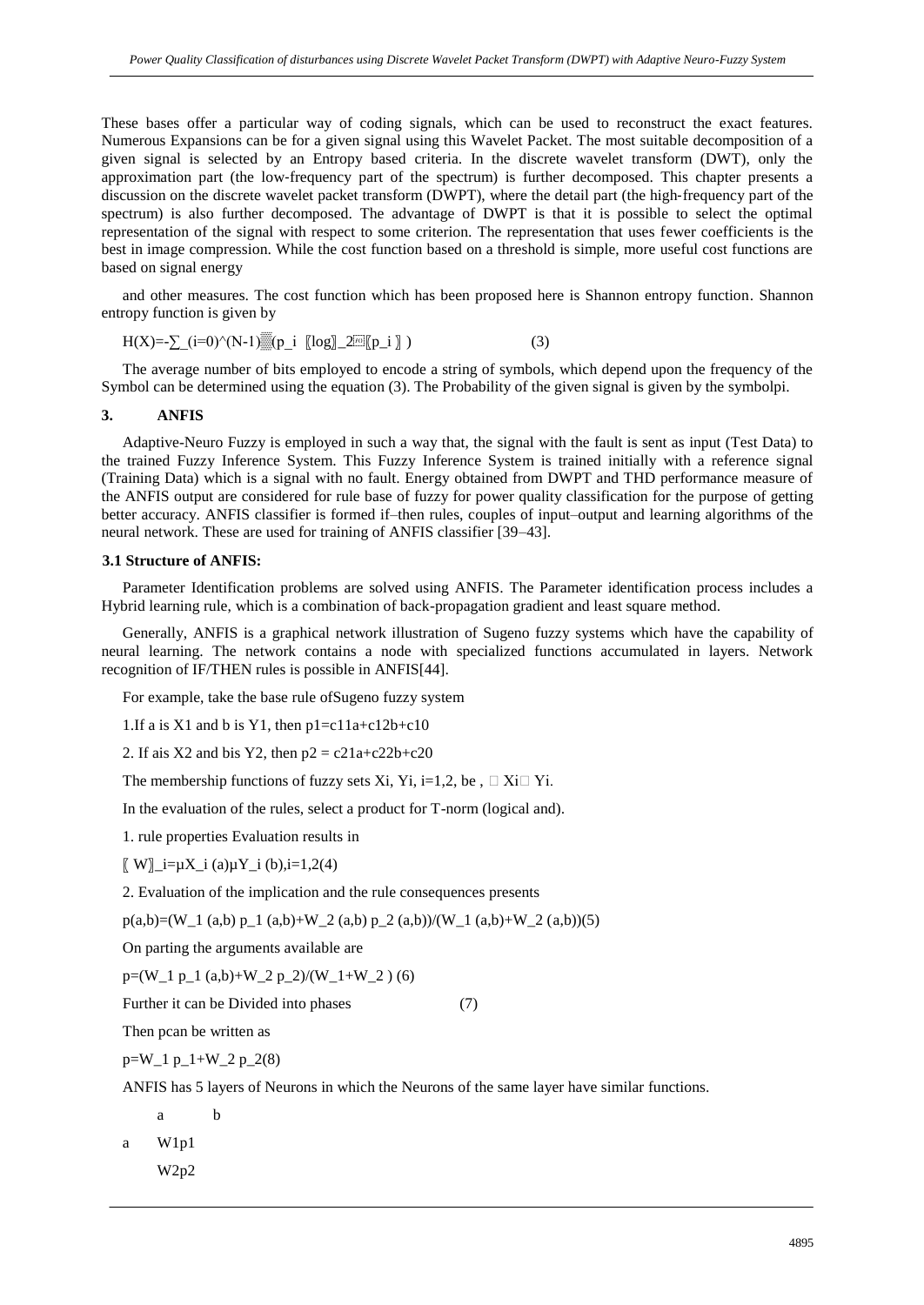

**Figure 3:** Structure of ANFIS





**Figure 4:** Architecture of ANFIS

Layer 1 (L1): Every node creates the membership ratings of a linguistic label.

A sample of a membership function is the general bell function:

(9)

Where,

 ${a, b, c}$  - parameter set.

The Parameters in the Layer are called as premise parameters as the parameter varies the shape of the bellshaped function changes.

Layer 2 (L2): Rules firing strength of each node is computed. Generally, any other fuzzy AND operation can be utilized.

Layer 3 (L3): The ratio of rule's firing strength to the amount of all rules firing strength is computed is computed as normalised firing strength.

Layer 4 (L4): A parameter function is calculated at the output of layer 3. These parameters are called consequent parameters.

Layer 5 (L5): The Final Layer, a single node Collects the overall output as the aggregation of all incoming signals.

Once the fuzzy-expert system is designed, the classification of different disturbances can then be made. To test the accuracy of the proposed fuzzy-expert system, distorted voltage waveforms are generated, and this has a different time of occurrence, duration, and amplitude. After calculating the energy on each wavelet decomposition level, the feature extraction curve is obtained; and then the classification of each waveform into a different category by using the fuzzy-expert system is performed.The Wavelet packet transform is used to decompose and reconstruct the signals. The fuzzy-expert system is efficient for power quality disturbance classification. Although only five types of the waveform are classified, it is possible to classify even more than five types. To classify the new type of power quality disturbance new rule base is developed based on the feature extraction curve of the new disturbances.

 Fuzzy logic allows the user to assign weighting factors for defined states, or membership in a set. The degrees of membership assigned to variables provides for dealing with uncertainty and ambiguity that is not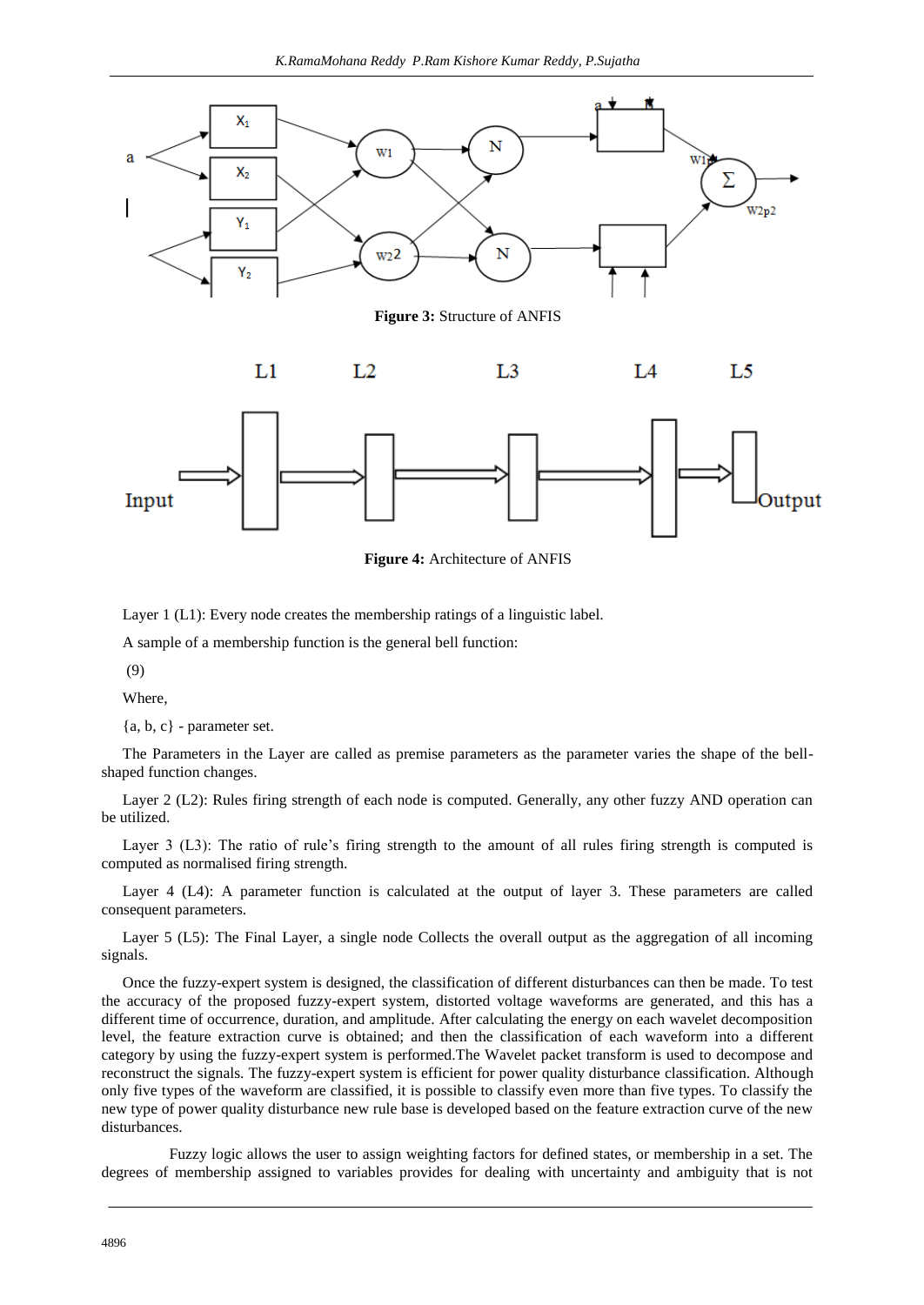possible in simple Boolean logic. Knowledge about a system can be described in terms of rules and membership functions. As the number of rules grows, the system response time slows down. It also takes time to refine the rules and membership values. The accuracy of the system is based on the knowledge of human experts; hence, it is only as good as the validity of the rules.

 The Faultless signal is used as train data for ANFIS, when a fault signal like Voltage sag, Voltage Swell, Flicker and Harmonics are passed as test data it detects the type of fault occurred and displays in the M classification output. This paper presents Discrete Packet Wavelet Transform-Kalman filter based Adaptive Neuro-Fuzzy approach for identification and classification of PQ events. The events are classified by using the proposed method with better classification accuracy, less convergence time and low in error prediction.

## **4. SIMULATION RESULTS**

The tested signals of power quality are voltage sag, voltage swell, flicker and harmonics. These signals aresimulated using MATLAB and are shownFigs 6, 9,12,15,18.

#### **No Fault condition**

Under this condition the signal without any fault is passed through the system.



**Figure 5:** Simulink Block diagram of a faultless condition

The Faultless 3 phase signal representation is shown in fig 7. No fault is introduced to the system hence the classification output is no fault found



**Figure 6:**Faultless 3 phase signal

AS no fault has been introduced a Normally distributed 3 phase signal is shown in fig 6. Wavelet transform analysis is carried out with the faultless signal and is passed through the ANFIS model. Since the signal is faultless the M-file classification output shown is no fault as shown in fig7.

| Signal Energy: 97.4727     |  |  |  |
|----------------------------|--|--|--|
| ANFIS Model                |  |  |  |
| AnfisModel: {[1*1 struct]} |  |  |  |
| Reference: [8297*1 double] |  |  |  |
| splitrange: [2*1 double]   |  |  |  |
|                            |  |  |  |
| $THD: -8.1433$             |  |  |  |
| No Fault found             |  |  |  |

**Figure 7:** M-file Classification output

#### **Voltage Sag**

Voltage sags are a Common occurring phenomenon in supply systems. For generation of sag voltage in MATLAB simulation model, we consider 11 KV transmission model with 440 Volt, 50Hz Resistive Load. Sag generated in between 1 to 1.5 second.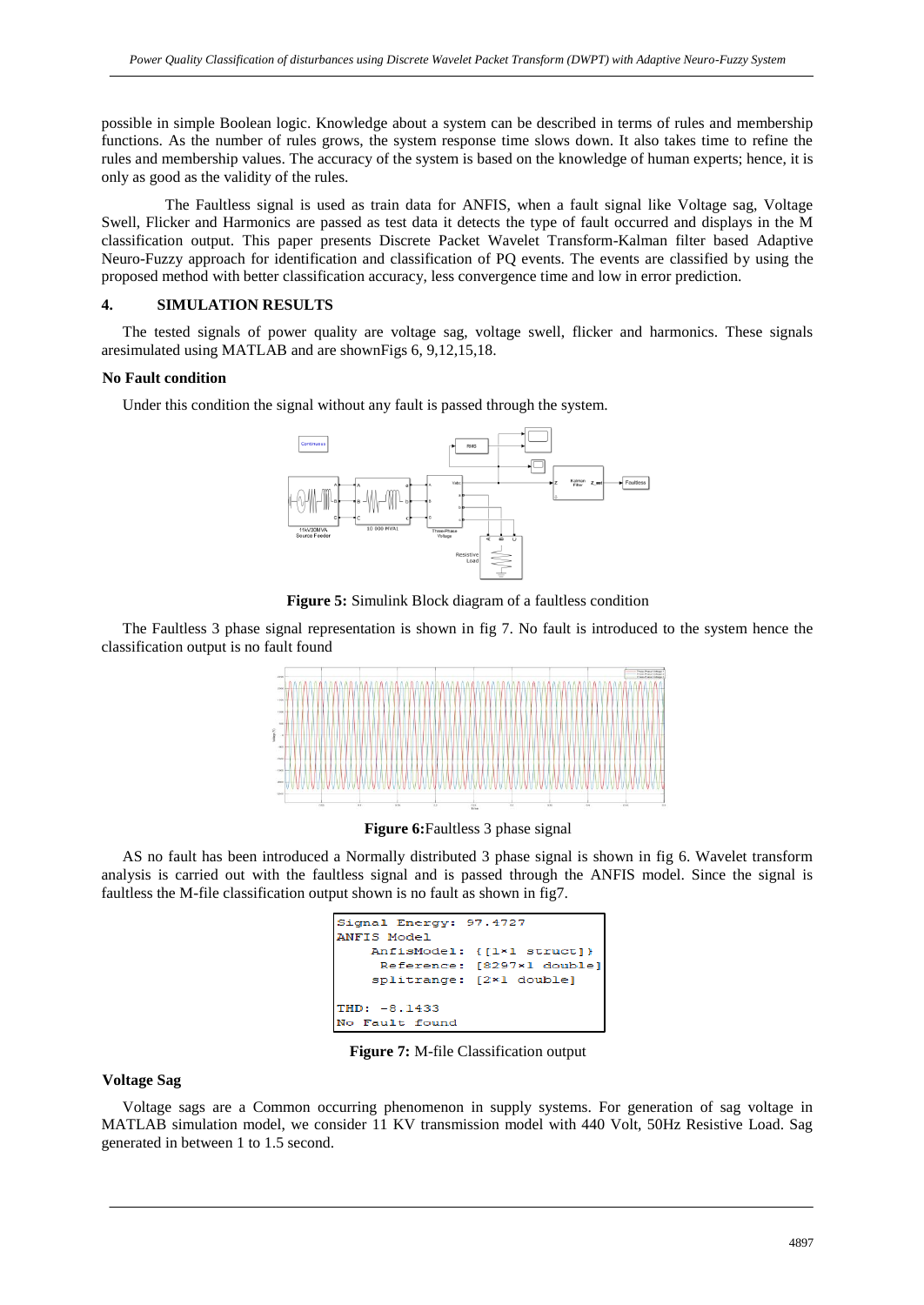

**Figure 8:** Simulink Block diagram for Voltage Sag fault condition

Wavelet transform analysis has been carried out on sag waveform. The five level decomposition gives five Energy coefficients. The detail coefficients are different for each and every power quality disturbance. The 3 phase signal for voltage sag fault condition is shown in fig 9.



**Figure 9:3** phase signal for Voltage Sag fault condition

Faultless signal is used as train data. When a Fault signal is passed through ANFIS as test data, it identifies the Fault through ANFIS model and detect the type of fault. Here the Fault is identified as Voltage sag and is displayed in a M-file classification output as shown in fig 10.



**Figure 10:** M-file Classification output

#### **Voltage Swell**

For generation of swell voltage in MATLAB simulation model, we consider 11KV transmission model with 440 Volt, 50Hz Resistive load of 30 KVAR. Swell generated in between 2 to 2.5 second.



**Figure 11:** Simulink Block diagram for Voltage Swell fault condition

Wavelet transform analysis has been carried out on swell waveform. The output of the 3 phase signal for voltage swell fault condition is shown in fig 12.



**Figure 12: 3** phase signal for Voltage Swell fault condition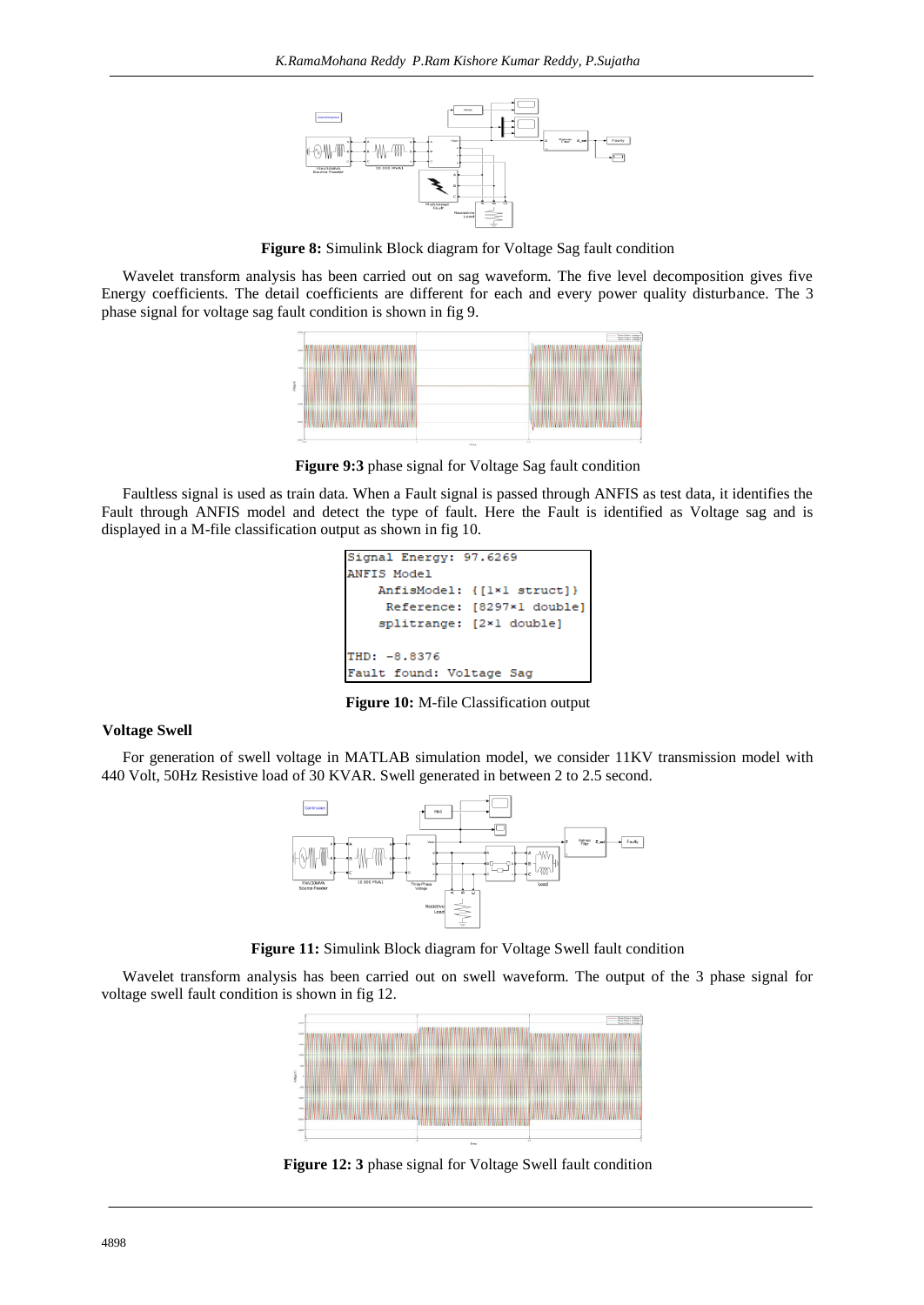Faultless signal is used as train data. When a Fault signal is passed through ANFIS as test data, it identifies the Fault through ANFIS model and detect the type of fault. Here the Fault is identified as Voltage swell and is displayed in a M-file classification output as shown in fig 13.

```
Signal Energy:
               97.9436
ANFIS Model
    AnfisModel:
                 {I1\times1 structl)
     Reference: [8297*1 double]
    splitrange: [2*1 double]
THD:
     -9.8689Fault found:
              Voltage Swell
```
**Figure 13:** M-file Classification output

#### **Flicker**

Flicker noise is characterized by a power spectral density that is inversely proportional to the frequency. The results in fig 15 shows the flicker's energy deviation levels. Voltage flicker or flickering can be characterized as cyclic variations in magnitude of voltage. Electrical devices are not harmed by voltage variances, but rather these fluctuations may bring about adjustment in brightening intensity of light devices. Voltage flicker may result in unpleasant visual sensation, which becomes the source of complaints from utility customers. The disturbance level and unpleasant visual sensation depends on the type of lamp and characteristics (amplitude, frequency and duration) of the flickering.



**Figure 14:** Simulink Block diagram for Flicker fault condition



**Figure 15: 3** phase signal for Flicker fault condition

Flicker occurred at time 1=3 to 3.5 is shown in fig15. The Flicker detected is Shown in M-file classification output.

```
Signal Energy: 98.4774
ANFIS Model
    AnfisModel: {[1*1 struct]}
     Reference: [8297*1 double]
    splitrange: [2*1 double]
THD: -8.6045
Fault found: Flicker
```
**Figure 16:** M-file Classification output

## **Harmonics**

Harmonics are created in an electric power system as the result of nearby nonlinear loads. Consonant voltages and current in the power matrix framework are one of the successive explanations behind power quality issues.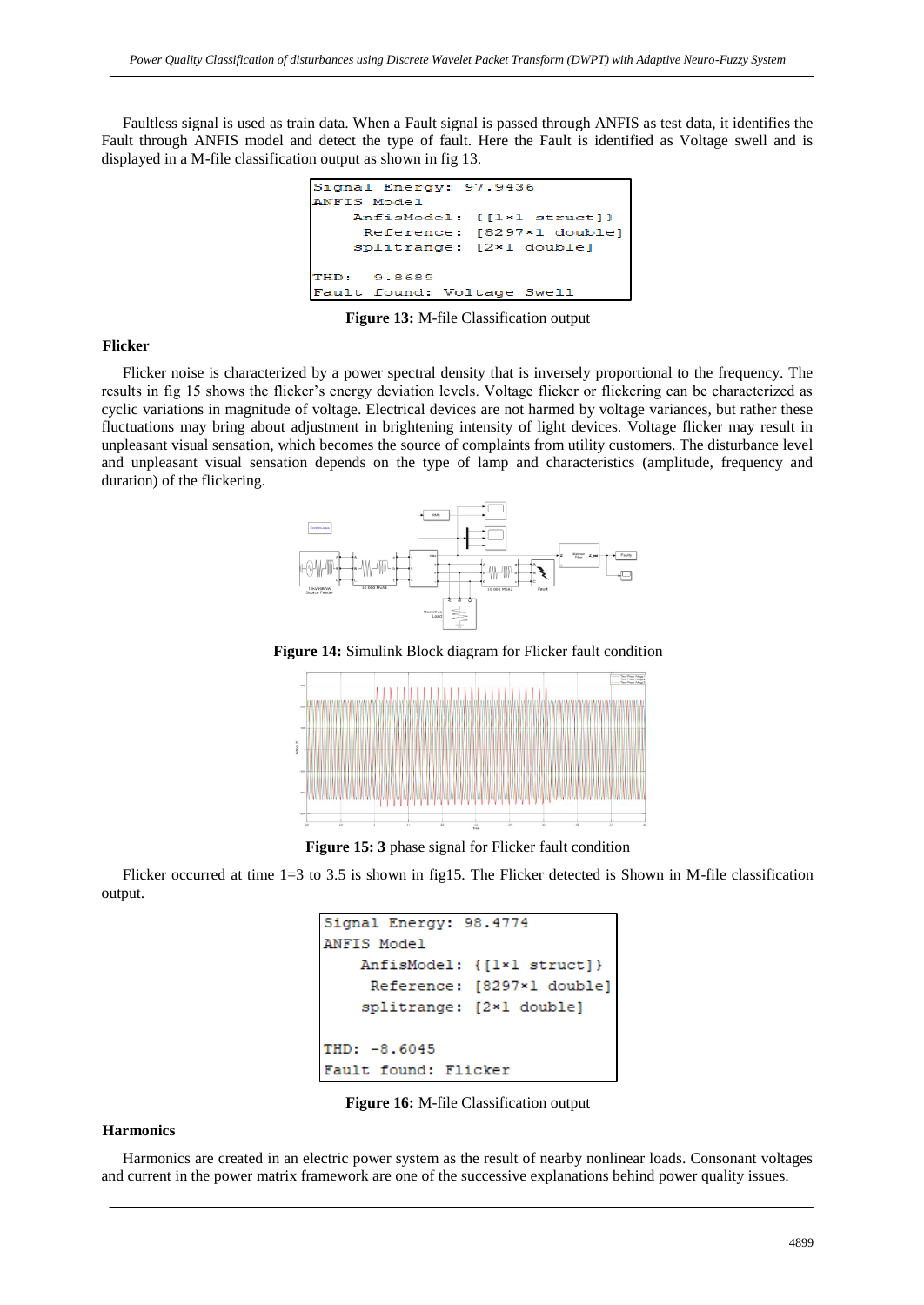

**Figure 17**: Simulink Block diagram for Harmonics fault condition

The Output of 3 phase signal for the harmonic fault condition is shown in figure 18. The signal is passed into the ANFIS classifier; the disturbance occurred is identified as Harmonics and is shown in the M-file Classification output as shown in fig 19.



**Figure 18: 3** phase signal for Harmonics fault condition



**Figure 19:** M- File Classification output

The Proposed method is found to be better When Compared to the Existing methods. Comparative Analysis is shown in Table1, the proposed method is compared with the previous existing methods and the accuracy of the proposed method is found better.

|                | <b>DWPT</b> with adaptive<br><b>Neuro Fuzzy System using</b><br>Kalman Filter           | 98%   |
|----------------|-----------------------------------------------------------------------------------------|-------|
| $\overline{2}$ | Hybrid Method based on S-<br>Transform and Dynamics/<br>Decision Tree <sup>[45]</sup> . | 97.9% |
| 3              | High-Order Statistic/Neuro-<br>Tree $[46]$                                              | 97.8% |
| 4              | Dictionary Learning Sparse<br>Decomposition/Decision<br>Tree[47]                        | 97.5% |

**Table 1:** Comparative Analysis

### **5. Conclusions**

This paper presented a unique method for classification of power quality disturbances based on discrete wavelet packet transform with adaptive neuro fuzzy system. High classification accuracy rate of 98% was achieved by this proposed method with the use of discrete wavelet packet transform. The proposed method has better performance and accuracy when compared with the existing classification methods..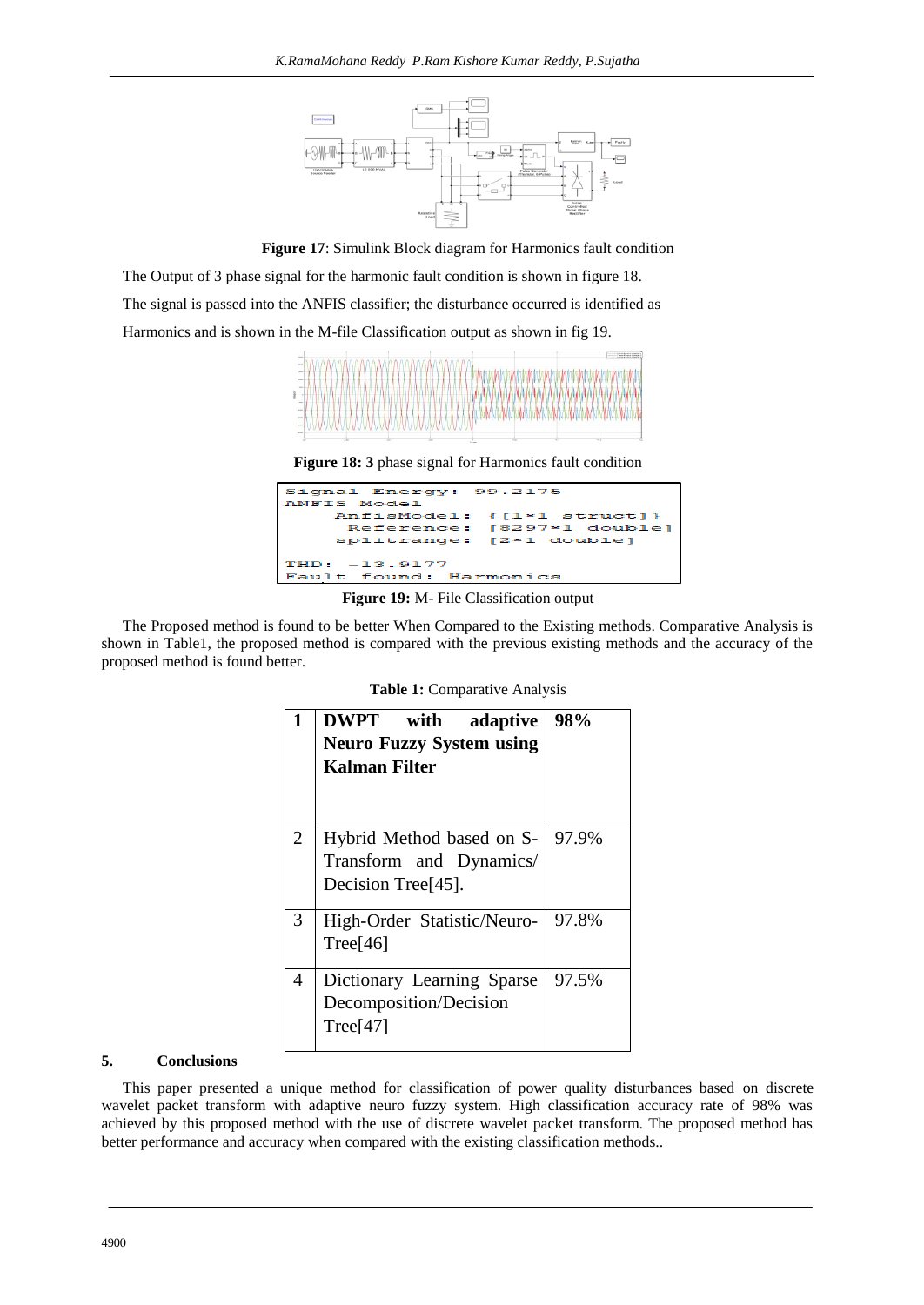#### **References**

- Nazerian, E., Gharebaghi, S., &Safdarian, A. (2017, December). Optimal distribution network reconfiguration considering power quality issues. In Smart Grid Conference (SGC), 2017 (pp. 1-6). IEEE.
- Patel, A., Mathur, H. D., &Bhanot, S. (2018). An improved control method for unified power quality conditioner with an unbalanced load.International Journal of Electrical Power & Energy Systems, 100, 129-138.
- Elbasuony, G. S., Aleem, S. H. A., Ibrahim, A. M., &Sharaf, A. M. (2018). A unified index for power quality evaluation in distributed generation systems. Energy, 149, 607-622.
- Montoya, F., Baños, R., Alcayde, A., Montoya, M., &Manzano-Agugliaro, F. (2018). Power Quality: Scientific Collaboration Networks and Research Trends. Energies, 11(8), 2067.
- Thirumala, K., Jain, T., &Umarikar, A. C. (2017). Visualizing time-varying power quality indices using generalized empirical wavelet transform. Electric power systems research, 143, 99-109.
- Achlerkar, P. D., Samantaray, S. R., &Manikandan, M. S. (2018). Variational mode decomposition and decision tree based detection and classification of power quality disturbances in grid-connected distributed generation system. IEEE Transactions on Smart Grid, 9(4), 3122-3132.
- Saini, M. K., &Beniwal, R. K. (2017). Optimum fractionally delayed wavelet design for PQ event detection and classification. International Transactions on Electrical Energy Systems, 27(10), e2408.
- Kumawat, P., Zaveri, N., &Verma, D. (2017, July). Analysis of power quality disturbances using M-band wavelet packet transform. In Signal Processing and Communication (ICSPC), 2017 International Conference on (pp. 364-368). IEEE.
- Shitole, A. B., Suryawanshi, H. M., Talapur, G. G., &Sathyan, S. (2017, June). Performance improvement of grid interfaced three level diode clamped inverter under various power quality events. In 2017 IEEE 26th International Symposium on Industrial Electronics (ISIE) (pp. 821-826).IEEE.
- Oubrahim, Z., Choqueuse, V., Amirat, Y., &Benbouzid, M. E. H. (2017). Disturbances classification based on a model order selection method for power quality monitoring IEEE Transactions on Industrial Electronics, 64(12), 9421-9432.
- Mahela, O. P., &Shaik, A. G. (2017). Power quality recognition in distribution system with solar energy penetration using S-transform and Fuzzy C-means clustering. Renewable energy, 106, 37-51.
- HAJIBANDEH, N., Faghihi, F., Ranjbar, H., &Kazari, H. (2017). Classifications of disturbances using wavelet transform and support vector machine. Turkish Journal of Electrical Engineering & Computer Sciences, 25(2), 832-843.
- Ma, J., Zhang, J., Xiao, L., Chen, K., & Wu, J. (2017). Classification of power quality disturbances via deep learning. IETE Technical Review, 34(4), 408-415.
- Hafiz, F., Swain, A., Naik, C., & Patel, N. (2017, November). Feature selection for power quality event identification. In Region 10 Conference, TENCON 2017-2017 IEEE (pp. 2984-2989).IEEE.
- Wang, Y., Kong, Y., Ravishankar, J., Phung, T., & Le, P. N. (2018, April). ANALYSIS AND DETECTION OF TRANSIENTS IN ISLANDED MICRO-GRIDS USING WAVELET TRANSFORMATION. In 2018 5th International Conference on Electric Power and Energy Conversion Systems (EPECS) (pp. 1-6).IEEE.
- Alqam, S. J., &Zaro, F. R. (2018). Power Quality Detection and Classification Using S-Transform and Rule-Based Decision Tree.
- Sundaram, P. K., &Neela, R. (2017, May). Analysis and classification of power quality events using Hilbert transform and fuzzy system. In Sensing, Signal Processing and Security (ICSSS), 2017 Third International Conference on (pp. 269-274). IEEE.
- Andrade, L. C., Oleskovicz, M., &Fernandes, R. A. (2016). Adaptive threshold based on wavelet transform applied to the segmentation of single and combined power quality disturbances. Applied Soft Computing, 38, 967-977.
- Sahani, M., & Dash, P. K. (2018). Automatic Power Quality Events Recognition Based on Hilbert Huang Transform and Weighted Bidirectional Extreme Learning Machine. IEEE Transactions on Industrial Informatics, 14(9), 3849-3858.
- Jaiswal, S., &Ballal, M. S. (2017). FDST-based PQ event detection and energy metering implementation on FPGA-in-the-loop and NI-LabVIEW. IET Science, Measurement & Technology, 11(4), 453-463.
- Nguyen, B. N., Quyen, A. H., Nguyen, P. H., & Ton, T. N. (2017, July). Wavelet-based Neural Network for recognition of faults at NHABE power substation of the Vietnam power system. In System Science and Engineering (ICSSE), 2017 International Conference on (pp. 165-168). IEEE.
- Okelola, M. O. (2018). Power Quality Events Classification on Real-Time Voltage Waveform Using Short Time Fourier Transform and Bayes Classifier. International Journal of Applied, 8(2).
- Vo, B., Le, T., Pedrycz, W., Nguyen, G., &Baik, S. W. (2017). Mining erasable itemsets with subset and superset itemset constraints. Expert Systems with Applications, 69, 50-61.